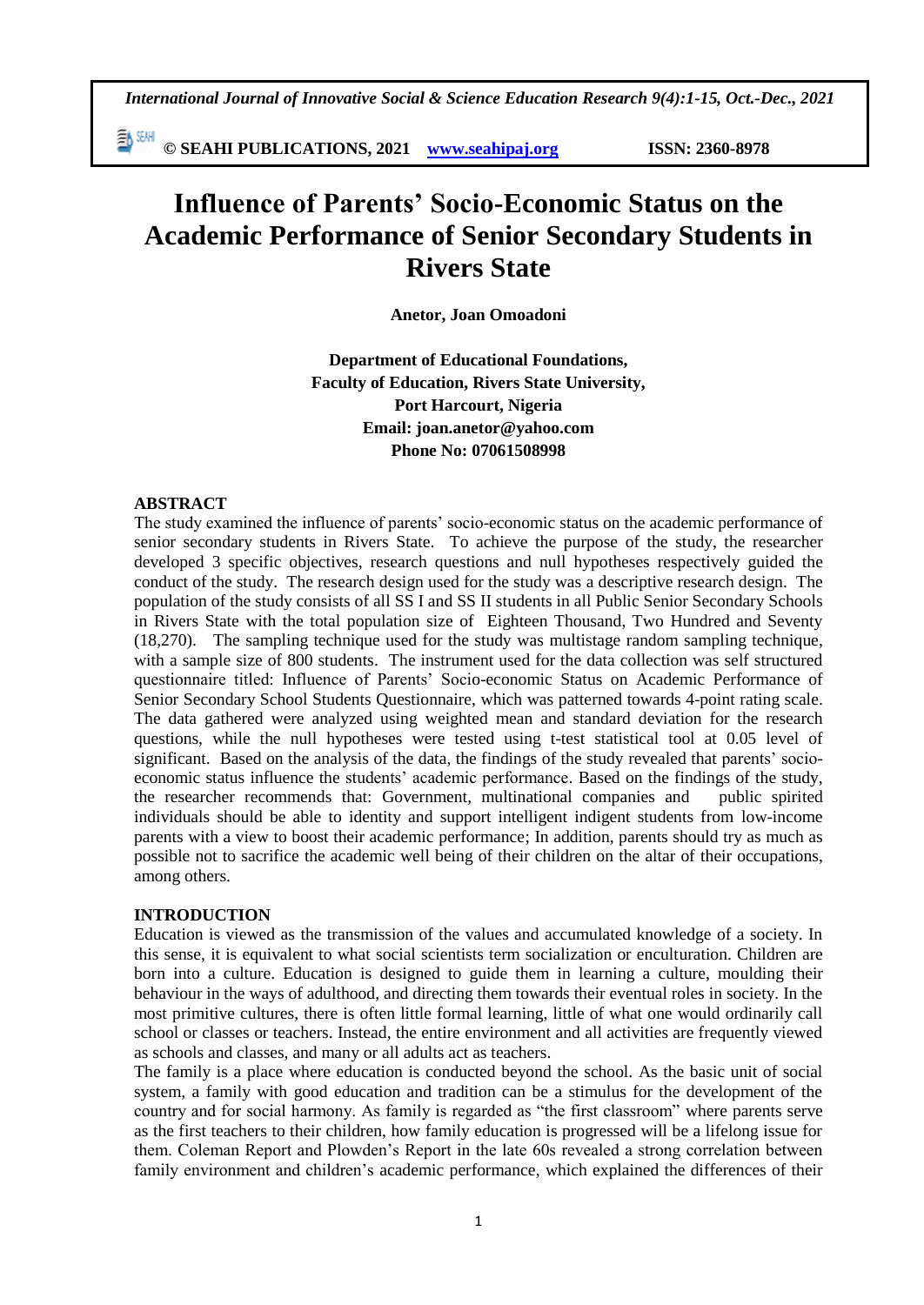performance in class. However, some scholars like Dubey (2011) did not think that could be a factor and tried to look for a better reason. In contrast, academic performance can be used to check students' learning, which in turn can be used as reference for school and parents; and can also be used to decide whether students can enter a higher school or go on to further study, which influences the quality of the school. Thompson (2011) pointed out that it is easy and accurate to use the score of a standardized academic attainment test to evaluate the in-put-output effect of education resources. For one to be adjudged as educated means that the person must have performed well in academics. Hornby (2010) defines performance as "how well or badly something works". Performance is an act or process of performing a task. It also implies an act involving numerous efforts or trouble. Eze in Obinna (2010) opined that academic performance relates to the degree of performance students put towards academic success. Psychologists (Plomin, Ritchie & Bates, 2015), have carried out studies in various aspects of intelligence and have identified factors that can affect the performance of students in schools. Some of the factors identified are hereditary and nutrition. The hereditary factor includes genetic characteristics within an individual which inhibit his ability to learn.

According to Brown, Susser, William and Deborah (2018), nutrition also indirectly impacts in school performance. Poor nutrition can lead students susceptible to illness or lead to headaches and stomach aches, resulting in school absences. A study carried out by Chelled (2018) also has shown that nutrition can either lower or boost academic performance of students. Nutrition is bound to have an influence on the health of the child, and so directly or indirectly on his ability to learn. It has been shown by psychologist Burman, (2017) that a child's mental capabilities and emotional behaviour is a necessary ingredient for school education, which is greatly influenced by the family a child comes from. In a family where the mother during antenatal periods struggles to have a single meal a day which in most cases is deficient in appropriate vitamins and mineral content, she can hardly be expected to produce healthy children with good mental capabilities and stable behaviour. Research has also established a link between nutrition and behaviour. Studies have found that access to nutrition, particularly breakfast, can enhance a student's psychosocial well-being, reduce aggression and school suspensions, and decrease disciplinary problem (Brown et al, 2018). Total or partial lack of adequate and appropriate nourishment during pregnancy, leads to serious emotional depression and anxiety on the part of the mother, which no doubt affects the unborn child physically and mentally. This has come serious implications on parents' social status, which could affect the academic performance of their children. It is in this regard that this study wants to investigate the influence of parents' social status on the academic performance of students in Rivers State.

#### **Statement of the Problem**

Students' academic performance remains a top priority for educators. It is meant for making a difference locally, regionally, nationally and globally. Educators, trainers, and researchers have long been interested in exploring variables contributing effectively to equal or unequal performance of learners. These variables are inside and outside the school and they affect students' quality of academic performance. The factors may be termed as student factors family factors, school factors and peer group factors (Crosnoe, Johnson, & Elder, 2014). Besides other factors, socioeconomic status is one of the most researched and debated factor among educational professionals that contribute positively or negatively to the academic performance of students. The most prevalent argument is that socioeconomic status of learners affects the quality of their academic performance. Most of the experts argue that the low socioeconomic status has negative effect on the academic performance of students because the basic needs of students remain unfulfilled as a result they do not perform better academically (Adams, 2016). But in the other way around, scholars also maintained that students or children from rich home or well to do family are not always academically sound because of the over petting from their home or family.

It was against this background that the core problem for this research emanates. The problem is to investigate how parents' social economic status affects the performance of the students academically in Rivers State. This researcher therefore examined the influence of parents' socio-economic status on academic performance of senior secondary students in Rivers State.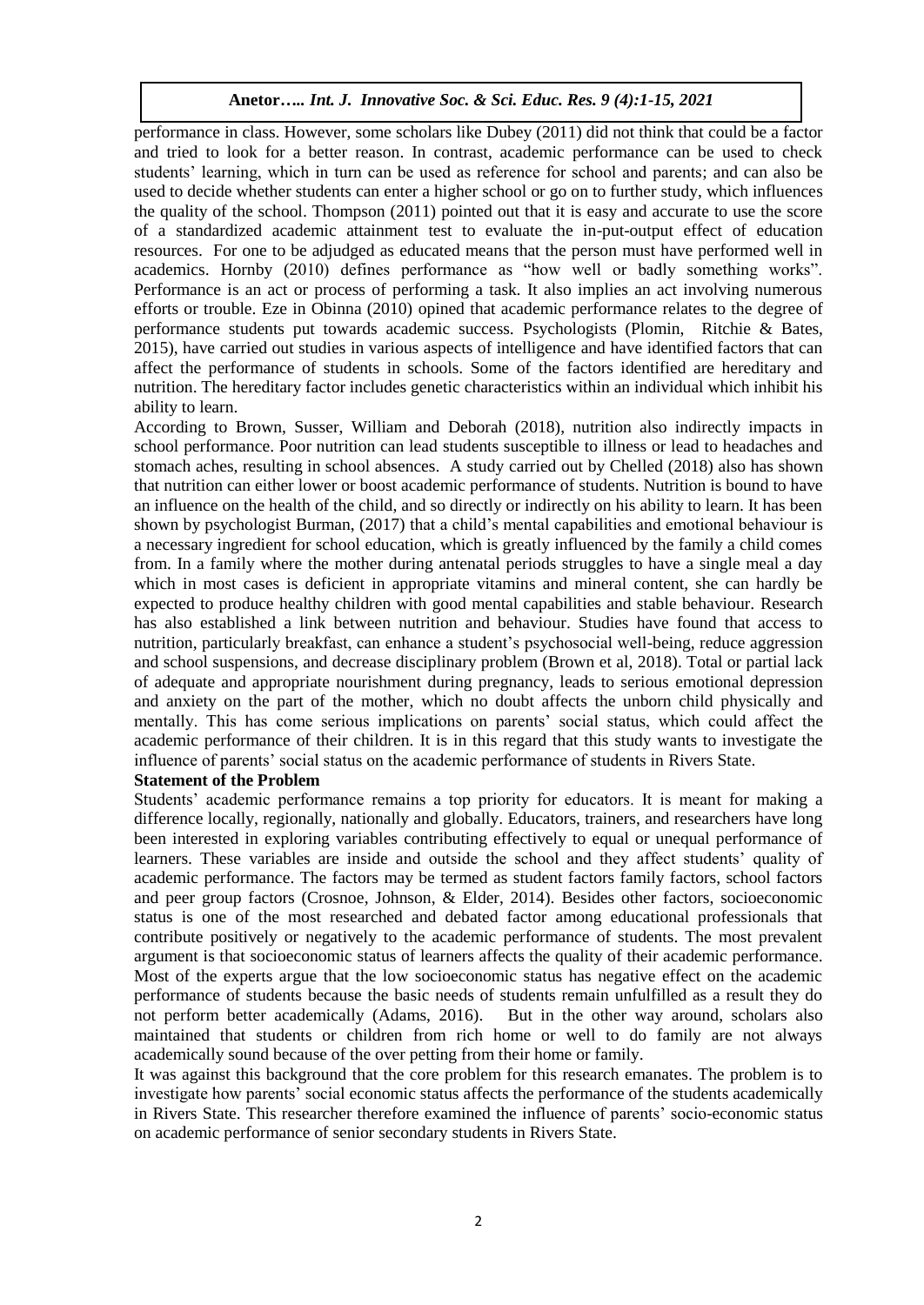## **Purpose of the Study**

The purpose of this study was to investigate the influence of parents' socio-economic status on the academic performance of senior secondary students in Rivers State. In specific terms the study focussed on the following objectives:

- 1 To find out the extent to which income level of parents influences the academic performance of students of public senior secondary schools in Rivers State.
- 2 To investigate the extent to which the occupation of the parents influences the academic performance of students of public senior secondary schools in Rivers State.
- 3 To examine the extent to which parents' level of education influences the academic performance of students of public senior secondary schools in Rivers State.

## **Research Questions**

The following research questions guided the study:

- 1. To what extent does the income level of parents influence the academic performance of students of public senior secondary schools in Rivers State?
- 2. To what extent does the occupation of parents influence the academic performance of students of public senior secondary schools in Rivers State?
- 3. To what extend does parents' level of education influence the academic performance of students of public senior secondary schools in Rivers State?

## **Hypotheses**

The study was guided by the following null hypotheses:

- 1. There is no significant difference in the mean rating of Senior Secondary 1 (SS1) and Senior Secondary 2 (SS2) students on the extent of influence of income level of parents on academic performance of students of public senior secondary schools in Rivers State.
- 2. There is no significant difference in the mean rating of SS1 and SS2 students on the extent of influence of occupation of parents on academic performance of students of public senior secondary schools in Rivers State.
- 3. There is no significant difference in the mean rating of SS1 and SS2 students on the extent of influence of parents' level of education on academic performance of students of public senior secondary schools in Rivers State.

## **Review of Related Literature**

## **Concept of Parents**

Parenting or child rearing is the process of promoting and supporting the physical, emotional, social and intellectual development of a child from infancy to adulthood. Parenting refers to the intricacies of raising a child and not exclusively for a biological relationship (Jane & Brooks, 2012). The most common caretakers in parenting is the child in question, although a surrogate may be an older sibling, a step parent, a grandparent, a legal guardian, aunt, uncle or other family members, or a family friend (Bernstein & Robert, 2018). Governments and society may also have a role in child rearing. In many cases, orphaned or abandoned children receive parental care from non-parent or non-blood relations. Others may be adopted, raised in foster care, or placed in an orphanage. Parenting skills vary and a parent or surrogate with good parenting skills may be referred to as a good parent (Johnri, 2014).

In psychology, the parental investment theory suggests that basic differences between male and females in parental investment have great adaptive significance and lead to gender differences in making propensities and preferences (Weiten & Mclann, 2007). A family's social class plays a large role in the opportunities and resources that will be available to a child. Working class children often grow up at a disadvantage with the schooling, communities, and level of parental attention available compared to those from the middle-class or upper-class. Also, lower working class families do not get the kind of networking that the middle and upper classes do through helpful family members, friends and community individuals or groups as well as various professionals or experts (Doob & Christopher, 2013). A parent's social status is indicative of the overall emotional climate in the home. Developmental Psychologist Diana Baumrind identified three main parenting styles in early child development; authoritative, authoritarian and permissive. These parenting styles were later expanded to four, to include an uninvolved style. On the one hand, these four styles involve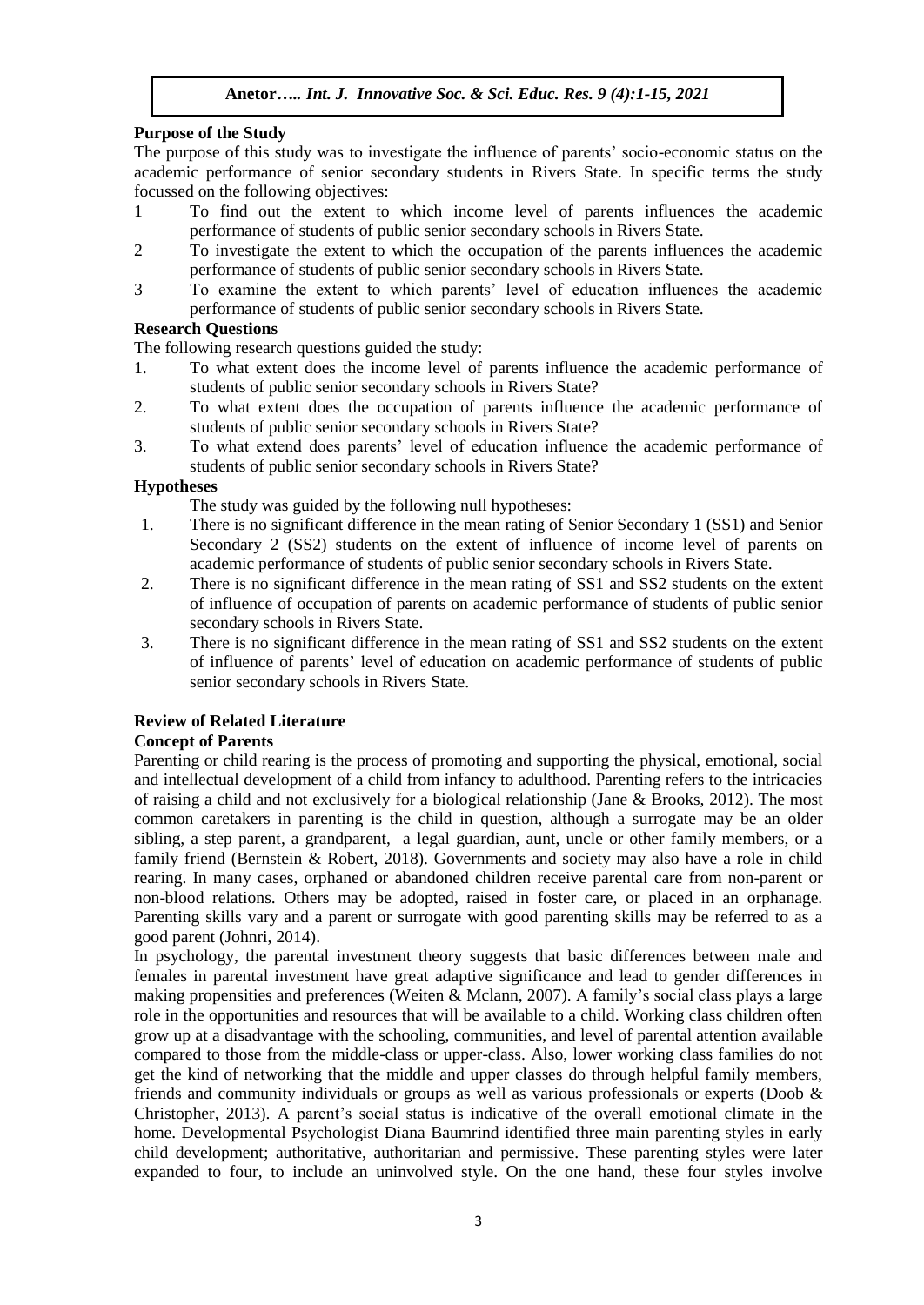combinations of acceptance and responsiveness, and in turn, involves demand and control. Rubin (2015) has found that parenting style is significantly related to a child's subsequently mental health and satisfaction with life, and authoritarian parenting is negatively related to these variables.

**a. Authoritarian Parenting Styles:** Authoritarian parents are very rigid and strict. High demands are placed on the child, but there is little responsiveness to them. Parents who practice authoritarian style parenting have a non- negotiable set of rules and expectations that are strictly enforced and require rigid obedience. When the rules are not followed, punishment is often used to promote and ensure future obedience. There are usually no explanations for punishment except that the child is in trouble for breaking a rule (Fletcher, Walls & Cook, 2018). This parenting style is strongly associate with corporal punishment, such as spanking and "Because I said So" is a typical response to a child's question of authority. This type of parenting is seen more often in working class families than in the middle class. In 1983 Diana Baumrind found that children raised in authoritarian homes were less cheerful, more moody and more vulnerable to stress. In many cases these children also demonstrated passive hostility.

**b. Authoritative Parenting:** Authoritative parenting described by Baumrind as the "Just right style", it combines a medium level demands on the child and a medium level responsiveness from the parents. Authoritative parents rely on positive reinforcement and frequent use of punishment. Parents are not aware of a child feelings and capabilities, and support the development of a child's autonomy within reasonable limits. There is a give-and-take atmosphere involved in parent-child communication and both control and support are balanced.

**c. Permissive Parenting:** Permissive, or indulgent, parenting is more popular in middle-class than in working-class families. In these settings, a child's freedom and autonomy are highly valued, and parents tend to rely mostly on reasoning and explanation. Parents are undemanding, so there tends to be little if any punishment or explicit rules in this styles of parenting, These parents say that their children are free from external constraints and tend to be highly responsive to whatever the child wants at the time. Children of permissive parents are generally happy but sometimes show low level of self-control and self-reliance because they lack structure at home (Garcia & Gracia, 2019).

**d. Uninvolved Parenting:** An uninvolved or neglected parental style is when parents are often emotionally or physically absent. They have little or no expectation of the child and regularly have no communication. They are not responsive to a child's needs and have little or no behavioral expectations. If present, they may provide what the child needs for survival with little or no engagement. There is often a large gap between parents and with this parenting style. Children with little or no communication with their own parents tended to be victimized by other children and may themselves be exhibit deviant behaviour (Finkeihor, Turner and Ormrod, 2019). Children of uninvolved parents may suffer in social competence, academic performance, psychological development and problem behaviour. There is no definitive model of parents with authoritarian and permissive parenting on opposite sides of the spectrum. Most conventional and modern models of parenting fall somewhere in-between. Parenting strategies, as well as behaviours and ideas of what parents expect, (whether communicated verbally and non-verbally) can also play a significant role in a child's development.

## **Concept of Academic Performance**

Academic performance implies the extent to which a student teacher or institutions has attained their short or long term educational goals. Completion of educational bench marks such as secondary school diplomas and bachelor degree represent academic performance. Academic performance is commonly measure through examination or continuous assessments but there is no general agreement on how it is best evaluated or which aspects are most important, procedural knowledge such as skills or declarative knowledge such as facts (Annie, Ward, Howard, and Mildred, 2016).

#### **Students' Performance and Parental Social Status**

Everybody seems to achieve the desired goals and the gains of self-actualization. This makes education the concern of all people of the world. This is inline with the view of Okeke (2010) who asserted that, everything requires knowledge and skills. The new system of education will help the child to know exactly where he/she would help to make the person a specialist in the field where he/she is best fitted into. This is achievable if the individual can afford the payment of the school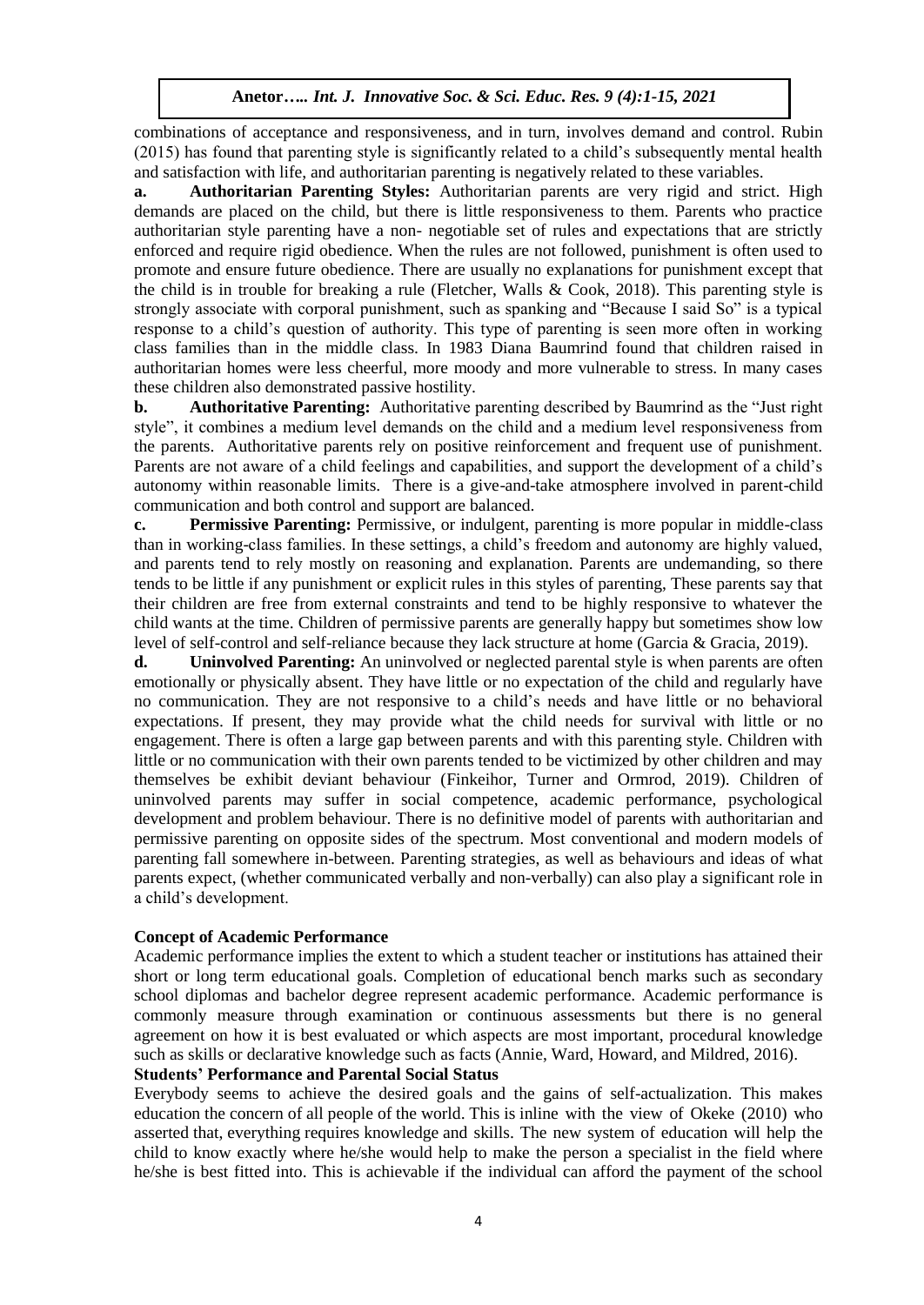fees and other basic requirements of the school systems. The parents/guardian of the child will help to upgrade their child's performance or if they are less privileged, they could help to pull the child's performance down by failing to provide for the child. According to Ofoegbu (2010), "What I am is assessed by what people say I am or what one appears to represent". Parental status entails that social position of the child's parents with regards to whether they are poor, average in affluence, or very rich. This is measured by the achievement of the parents in their areas of existence like the economic, educational and religious impact they have created. Though they may not be clearly sure, people's position is inferred by their physical outlook, and what they do for a living.

According to Okeke (2010) everybody wants his /her name to be respected; the place of honour given to him at every occasion both in families and public places. Thus in any fund raising activity, everybody wants his/her name to be announced as well as the amount donated. But in situation where the children have poor parental background, the reverse is always recorded as the outcome. Failure to be recognized in the society is the most direct betrayal of lack of self-esteem Children from this class lacks the basic facilities. Even where they have the higher cognitive ability, the fact remains that they may end up not showing their academic ingenuity because payment of the school fees and purchasing of the needed textbooks may not be possible.

### **Impact of Family on Learning and Students Academic Performance**

The evidence produced so far has shown that the family and parental status provide the first learning opportunity for the child. Thus, apart from the financial aspect of the human social significance, the social stratum and educational level of the parents are very important for the academic progress of the children. Thus, the role of the parental position and level of wealthiest cannot be over emphasized. According to Ibe (2013), from the preschool age the child had already begun learning from the older people in the family, and seeing in them the gap which exists between childhood and realities of adulthood which I think that every child would consciously chose to work in order to grow significantly.

#### **i. Parents Income and Students' Academic Performance**

The home learning setting is formative in a child social development and is an essential contributing factor to educational outcomes at all stages of the learning trajectory. Bull (2018) observed that family characteristics are a major source of disparity in students' outcomes. Omraka (2011) noted that children, whose parents are rich, have certain needs, physical, and sociological, which when met contributed positively to their academic performance. These needs may include a conductive reading atmosphere, good food, play ground, provision of books, and other essential materials. According to Ogulu (2014), the high socio-economic status parents are able to provide their children with books to encourage them in their various learning optimal care and education for their children However, the challenges are more devastating among the poor income families that struggle to provide the basic needs to sustain their family. Dubey (2011), believes that in terms of material circumstances, or environment, parents of the relatively high class are able to supply children with more opportunities to learn things which will aid their learning in school. Bernistuern (2018) stated that high income enables parents to give their children the advantages of what money can buy. A high income parents provides, good schools which can equip them in academic performance.

According to Jenks (2018), many students from low income homes are kept away or sent out from school or excluded from certain activity or lack money to provide the prescribed equipment or materials. They suffer from stigma of being isolated during break meats because of poverty. Dubey (2011) alleged that educational opportunities of the children are clearly related to the socioeconomic backgrounds of their parents. Children of the elite have better educational opportunities than the children of non-elite parents. Bliss (2014) is of the view that many students from low socioeconomic homes respond incomprehensively to classroom teaching because their home environment has not exposed them to the kinds of materials used in school. Bernistuern (2018) asserts that life in single parents' family or broken home can be stressful for both the child and the parent, such families are faced with challenges of inadequate financial resources.

According to Jenks (2018), parents from low socio-economic status families may be unable to afford resources such as books, computers and school fees for their children. Families with low economic status often lack financial, social and educational support that characterize families with high socio-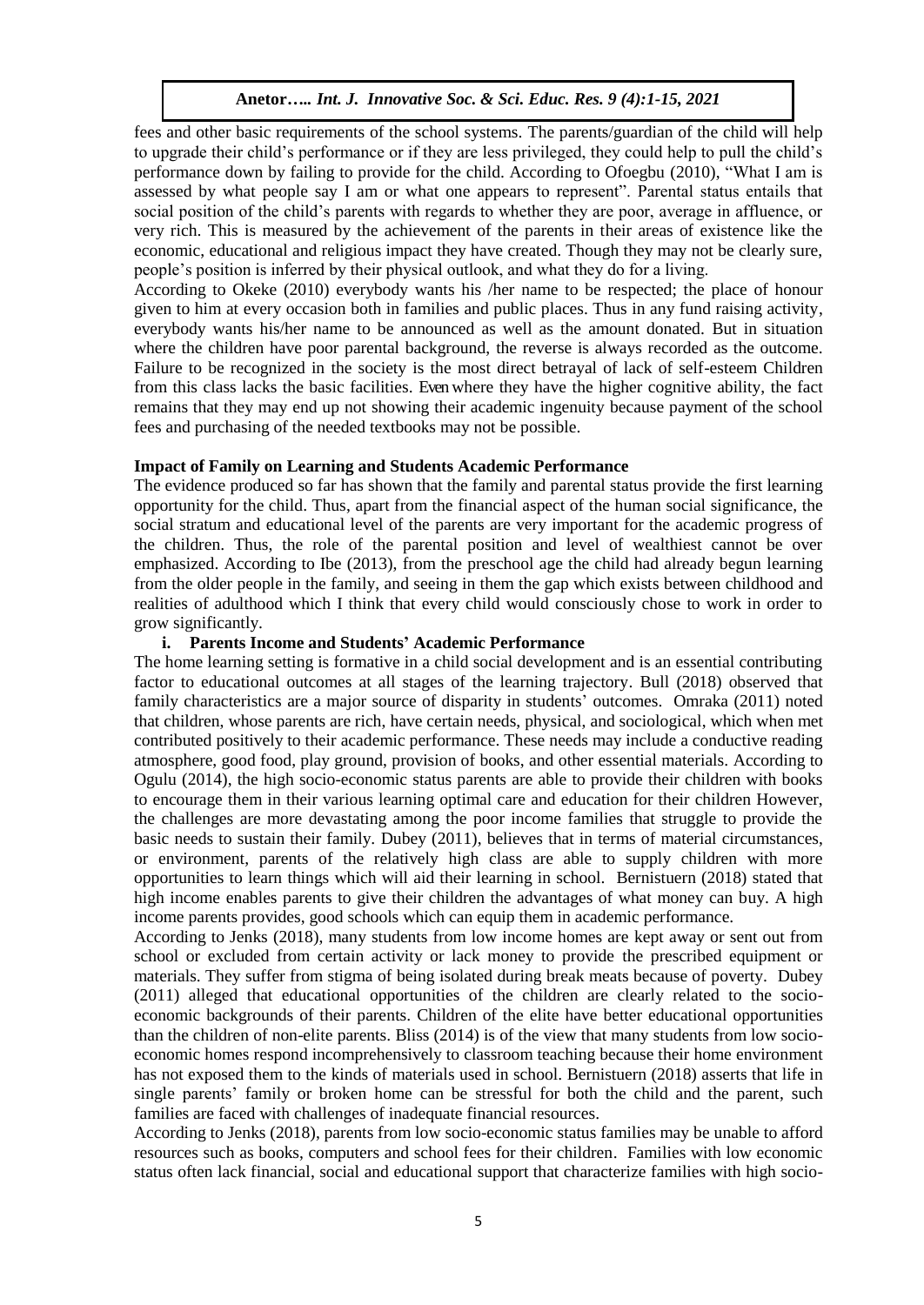economic status due to their poverty levels. In addition, Dubey (2011) hold that they have more appropriate knowledge about academic needs of their children. Thus children coming from to do homes well have an advantage in learning due to prior experience, resulting from the opportunities provided in their privileged circumstances.

#### **ii. Parents' Level of Education and Students' Academic Performance**

Generally, traditional research has revealed that more highly educated parents and especially mothers have greater success in providing their children with cognitive and language skills that contribute to success in school. Parents' level of education is important to schooling as parents want their children to maintain the status quo. It's also believed that parents with higher educational levels have stronger confidence in their children's academic abilities and they also have higher expectations of their children. They expect that their children will earn good grades behave well in school and attend college. These expectations and confidence in their children motivate them to do well at school. The confidence parents have in their children also helped them to build their own confidence and self-concept which is important in their education. However, parents' over expectations might also cause stress to their children which translates to poor educational attainments.

## **iii. Parents' Occupation and Students' Academic Performance**

Parents are the primary persons in raising children in any society that is why the family is regarded as the primary agent of socialization. It is through parents' occupation and efforts that children are socialized to become productive citizens in education and general life. Jenks (2018) conducted a study on "The impact of Parents' occupation on academic performance of secondary school students in Kuala Terengganu, Malaysia." The result showed that students from parents with formal education perform well than those from parents with informal education. However, the researchers did not give any details on how the time parents spent in their occupations (whether formal or informal) affects students' academic performance. Gratz (2016) opined that parents in inferior occupations earn lower incomes and often have to work longer hours to earn more for their families. Therefore they are often left with less time to spend with their family members and getting more involved in their children's educational activities. However it's also important to note that not all parents in inferior occupation work for long hours.

#### **iv. Parental Involvement in Education and Students' Academic Performance**

Generally, parental involvement in education takes many forms including the provision of secure and stable environment, intellectual simulations, parent to child discussion, good models of constructive social and educational values and high aspirations relating to personal fulfilment, contact with school to share information, participation in school events and school work and governance. Epstein (2012) established that parental involvement in education: checking homework, attending school meetings and events, discussing school activities at home has a very powerful influence on students' academic performance. While parental involvement positively affects students' academic performance, low socio economic parents are least likely to be involved in their children's education (Gratz, 2016). Low socio -economic parents are often working most of the time to take care of their families and they have no or limited time to participate in their children's education. However, scholars noted that the low socioeconomic parents are also willing and eager to help their children succeed in their education as their counterparts in high socio- economic status but they are limited by their low level of education, income and occupation.

Bawa (2010) reported a parental involvement in education project as part of a wide learning and educational achievement in nursery, primary and special school in Newham. Evaluation over the years indicated considerable enthusiasm for working together on the part of the parents and even the teachers. Teachers felt that parents' attitude had become very positive and had also raised their expectations. However, there was no evidence reported which related the initiative to impact on pupils achievement and also the researcher only focused on the nursery school, primary school and Special school but this study will focus on public secondary school students in Rivers State. Hafiz & Waqas (2013) carried out a research aimed to explore the effect of parental involvement in education on their children's academic performance in Allama Iqban Town, Pakistan. It was found that parental involvement has significant effect on better academic performance of their children. However their research was conducted within a city /urban area.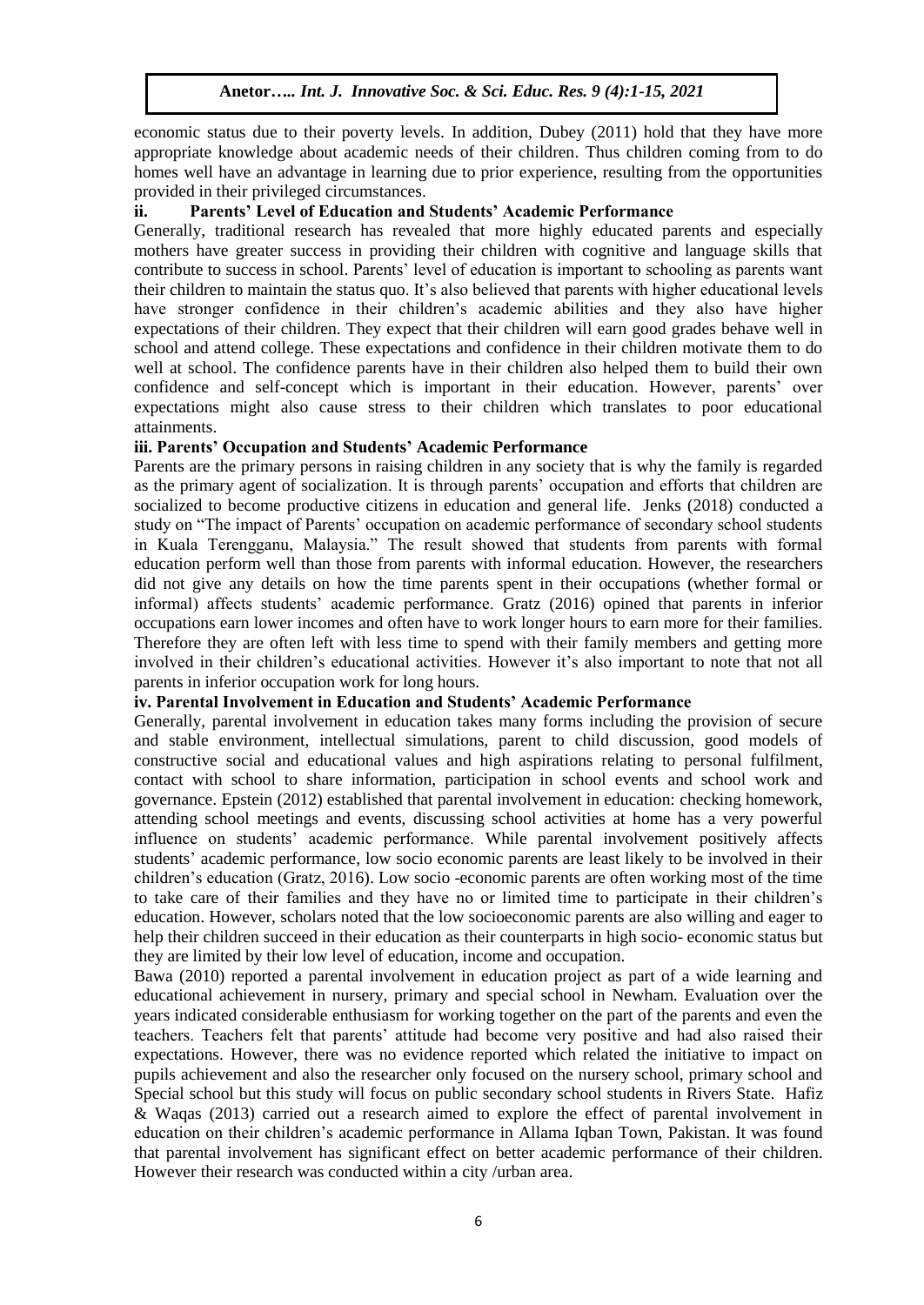## **METHODOLOGY**

**Research Design:** In carrying out this research, the researcher employed descriptive survey design. It attempts to describe or document current conditions or attitudes, that is, to explain what exists at the moment. According to Ezinwa and Okoye (2015), descriptive survey design is a research method which focuses on a representative sample derived from the entire population. This design was adopted because of its ability to ensure a representative outlook and provide a sample approach to the study of opinion, attitudes and values of individuals.

**Population of the Study:** The population of the study consists of all Senior Secondary 1 (SS1) and Senior Secondary 2 (SS2) students in all public senior secondary schools in Rivers State with a total population of 18,270 students made up of 8,900 SS1 students and 9,370 SS2 students (Rivers State Ministry of Education, 2020).

**Sample and Sampling Techniques:** The sample size of this study is 800 students (400 SS1 and 400) SS2 students) fixed using the Taro Yamene sample size formula given as  $S = N/1+N(e)^2$ , where  $S =$ sample size,  $N =$  population of the study, and  $e =$  significance level of the study. To obtain 400 students each for SS1 and SS2 students, the Taro Yamene formula was applied to the subpopulations of SS1 and SS2.

The sampling technique used was the multistage sampling technique. Wimmer & Dominick (2011) explained that multistage involves dividing the population into groups or clusters. The first stage is using simple random sampling technique to select one (1) local government areas from each of the senatorial district. The second stage involves using simple random sampling technique in selecting two (2) schools from each of the selected local government areas. Finally, purposive sampling techniques was used to select the SS I and SS 2 students for the study.

**Instrument for Data Collection:** The instrument that was used for data collection in the study was a self-structured questionnaire, "Influence of Parents' Socio-economic Status on Academic Performance of Senior Secondary School Students Questionnaire", which was sub-divided into two parts. The first part is the demographic information about the respondents, while the second part consists of respondents' responses on the subject matter. It was patterned on a modified 4 – point likert scale of Very High Extent (VHE) – 4 points, High Extent (HE) – 3 points, Low Extent (LE) – 2 points, and Very Low Extent (VLE) – 1 point.

## **Data Analysis Technique**

The data collected was analysed using weighted mean and standard deviation to answer the research questions. The criterion decision rule is that any mean score that was from 2.50 and above was accepted, while the mean score that was less than 2.50 was rejected. The null hypotheses were tested using t-test statistical tool at 0.05 level of significance with the aid of the Statistical Package for Social Sciences (SPSS), Version 23.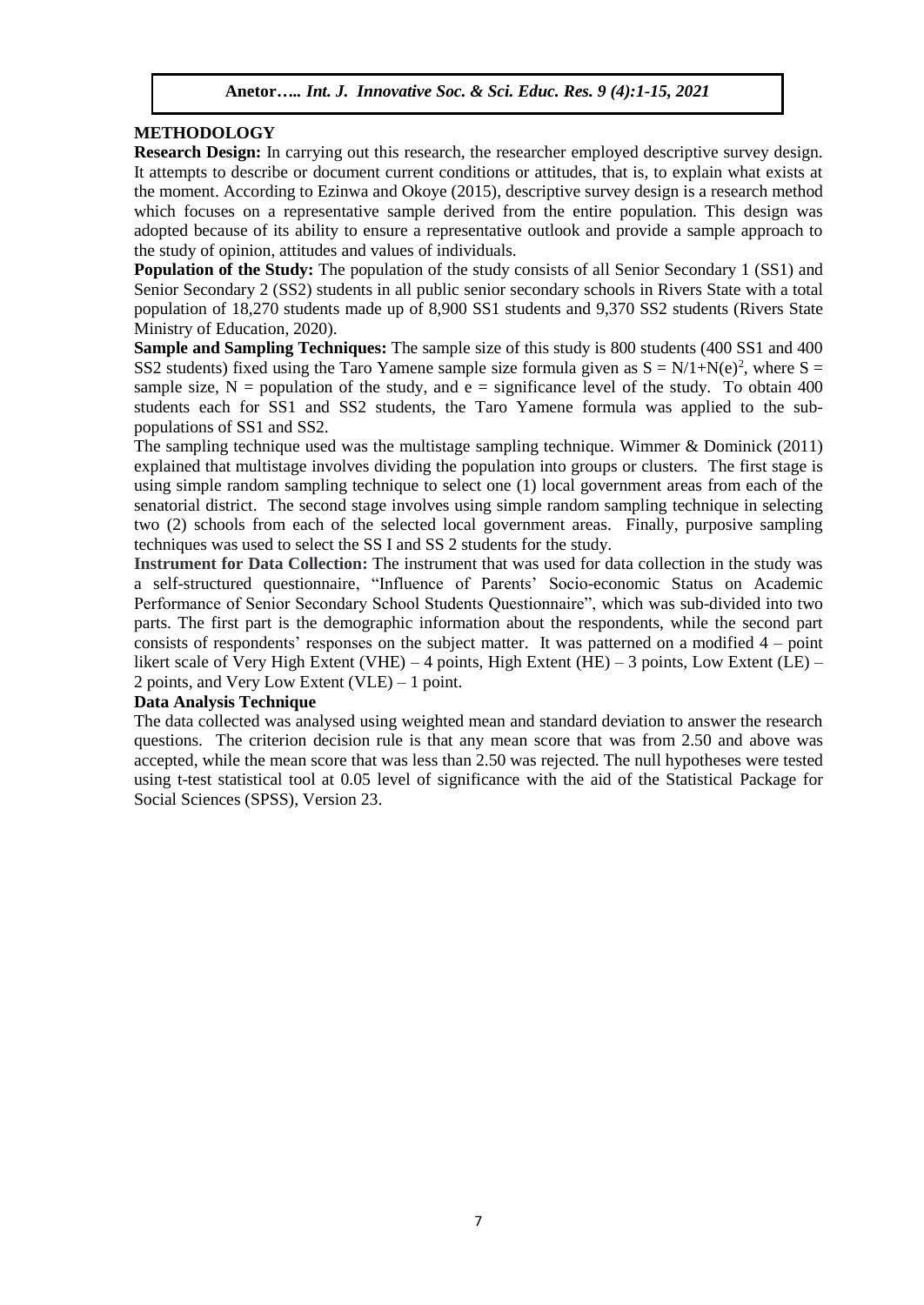#### **RESULTS**

**Research Question 1:** *To what extent does the income level of parents influence the academic performance of students of public senior secondary schools in Rivers State?*

**Table 1: Descriptive Statistics on Influence of Income Level of Parents on Academic Performance of Students of Public Senior Secondary Schools in Rivers State**

| S/No. | Statement                                                                                                     |           | <b>Students of Senior</b> |           | <b>Students of Senior</b><br>Secondary 2 (SS2) |             |    |  |  |
|-------|---------------------------------------------------------------------------------------------------------------|-----------|---------------------------|-----------|------------------------------------------------|-------------|----|--|--|
|       |                                                                                                               |           | Secondary 1 (SS1)         |           |                                                |             |    |  |  |
|       |                                                                                                               |           | $n_1 = 400$               |           |                                                | $n_2 = 400$ |    |  |  |
|       |                                                                                                               | $\bar{X}$ | <b>SD</b>                 | D         | $\bar{X}$                                      | <b>SD</b>   | D  |  |  |
|       | Some parents determine their children<br>career because of their financial status                             | 3.12      | 1.01                      | HE        | 3.08                                           | 0.93        | HE |  |  |
|       | in the society.                                                                                               |           |                           |           |                                                |             |    |  |  |
| 2     | Parental income is a driving factor that<br>compels students to choose a career                               | 3.04      | 0.81                      | HE        | 3.11                                           | 1.04        | HE |  |  |
| 3     | Children from high income homes are<br>inspired (sometimes coerced) to study<br>professional courses.         | 2.96      | 0.73                      | HE        | 3.10                                           | 0.91        | HE |  |  |
| 4     | Parents of children from well-to-do<br>homes readily provide needed funding<br>for professional courses.      | 3.25      | 0.67                      | <b>HE</b> | 3.17                                           | 0.73        | HE |  |  |
| 5     | students doing professional<br>Some<br>courses sometimes drop out because<br>of lack of adequate sponsorship. | 2.89      | 1.12                      | <b>HE</b> | 2.90                                           | 0.82        | HE |  |  |
|       | <b>Grand Mean/Standard Deviation</b>                                                                          | 3.05      | 0.87                      | HЕ        | 3.07                                           | 0.89        | HЕ |  |  |

Table 1 presents that items 1 to 5 have means of 3.12, 3.04, 2.96, 3.25, 2.89 for SS1 students with standard deviations ranging from 0.67 to 1.12; and means of 3.08, 3.11, 3.10, 3.17, 2.90 for SS2 students with standard deviations ranging from 0.73 to 1.04 which indicate "High Extent" influence of income level of parents on academic performance of students of public senior secondary schools in Rivers State. Also, the grand means for SS1 and SS2 students are 3.05 and 3.07 respectively, further confirming a "High Extent" influence of income level of parents on academic performance of students of public senior secondary schools in Rivers State. Thus, it is found that income level of parents influences the academic performance of students of public senior secondary schools in Rivers State to a "High Extent".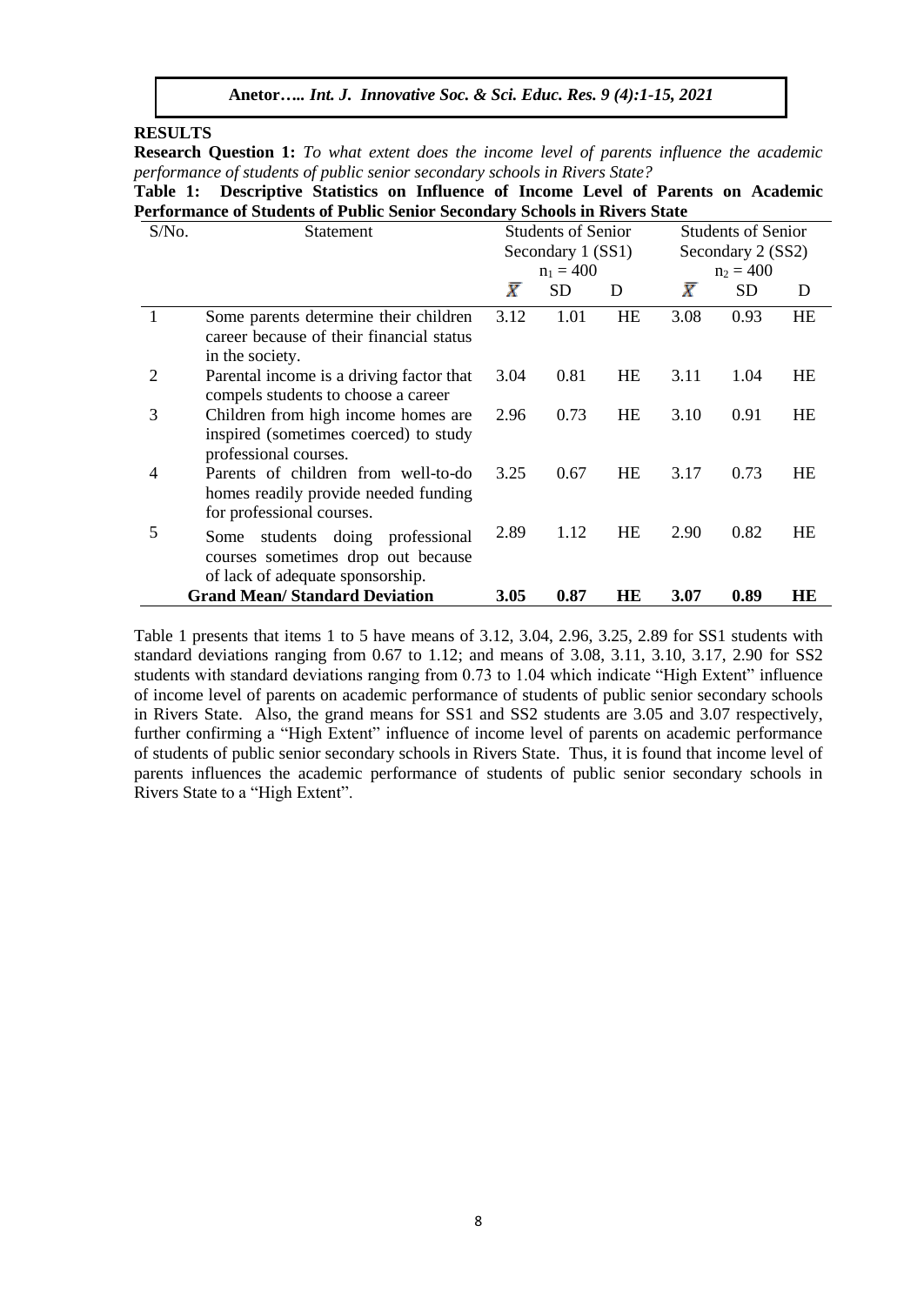**Anetor***….. Int. J. Innovative Soc. & Sci. Educ. Res. 9 (4):1-15, 2021*

**Research Question 2:** *To what extent does the occupation of parents influence the academic performance of students of senior secondary schools in Rivers State?*

| $S/N0$ . | Statement                                                                                                           |           | <b>Students of Senior</b><br>Secondary 1 (SS1) |           | <b>Students of Senior</b>        |      |           |  |
|----------|---------------------------------------------------------------------------------------------------------------------|-----------|------------------------------------------------|-----------|----------------------------------|------|-----------|--|
|          |                                                                                                                     |           | $n_1 = 400$                                    |           | Secondary 2 (SS2)<br>$n_2 = 400$ |      |           |  |
|          |                                                                                                                     | $\bar{X}$ | SD.                                            | D         | $\bar{X}$                        | SD.  | D         |  |
| 6        | Through parental occupation children are<br>socialized which enhance their academic<br>performance.                 | 2.97      | 0.77                                           | HE        | 3.03                             | 1.00 | HE        |  |
| 7        | Parents that are not working in one way or<br>the other affect the students' or children's<br>academic performance. | 2.87      | 0.85                                           | HE        | 2.71                             | 1.13 | HE        |  |
| 8        | Students from parents with formal education<br>perform well than those from parents with<br>informal education.     | 3.02      | 1.21                                           | HE        | 2.94                             | 0.70 | HE        |  |
| 9        | Parents' profession has no positive impact<br>on the academic performance of their<br>children.                     | 3.06      | 0.71                                           | HE        | 2.88                             | 0.81 | HE        |  |
| 10       | Parental occupation has no influence on<br>students' academic performance                                           | 2.89      | 0.97                                           | HE        | 3.01                             | 0.75 | <b>HE</b> |  |
|          | <b>Grand Mean/Standard Deviation</b>                                                                                | 2.96      | 0.91                                           | <b>HE</b> | 2.91                             | 0.88 | HE        |  |

**Table 2: Descriptive Statistics on Influence of Occupation of Parents on Academic Performance of** 

The information in table 2 shows that items 6 to 10 have means of 2.97, 2.87, 3.02, 3.06, 2.89 for SS1 students with standard deviations ranging from 0.71 to 1.21; and means of 3.03, 2.71, 2.94, 2.88, 3.01 for SS2 students with standard deviations ranging from 0.70 to 1.13 indicating a "High Extent" influence of occupation of parents on academic performance of students of public senior secondary schools in Rivers State. The grand means for SS1 and SS2I students are, respectively, 3.15 and 3.12, which is a confirmation of high extent influence of occupation of parents on academic performance of students of public senior secondary schools in Rivers State. The above results imply that occupation of parents influences the academic performance of students of public senior secondary schools in Rivers State to a "High Extent".

**Research Question 3:** *To what extend does parents' level of education influence the academic performance of students of public senior secondary schools in Rivers State?*

**Table 3: Descriptive Statistics on Influence of Parents' Level of Education on Academic Performance of Students of Public Senior Secondary Schools in Rivers State**

| $S/N0$ . | Statement                                                                                                                                |           | <b>Students of Senior</b><br>Secondary 1 (SS1) |           | <b>Students of Senior</b><br>Secondary 2 (SS2) |             |           |  |
|----------|------------------------------------------------------------------------------------------------------------------------------------------|-----------|------------------------------------------------|-----------|------------------------------------------------|-------------|-----------|--|
|          |                                                                                                                                          |           | $n_1 = 400$                                    |           |                                                | $n_2 = 400$ |           |  |
|          |                                                                                                                                          | $\bar{X}$ | SD.                                            | D         | $\bar{X}$                                      | <b>SD</b>   | D         |  |
| 11       | Highly educated parents have greater success<br>in impact in their children academic<br>performance.                                     | 3.21      | 0.97                                           | <b>HE</b> | 3.19                                           | 0.79        | <b>HE</b> |  |
| 12       | Parents with higher educational levels have<br>stronger confidence in their children's<br>academic abilities.                            | 3.29      | 0.88                                           | HE        | 3.28                                           | 1.10        | HE        |  |
| 13       | Educated mothers helped their children to<br>build their own confidence and self-concept<br>which is important in their education.       | 3.12      | 0.85                                           | <b>HE</b> | 3.10                                           | 0.91        | HE        |  |
| 14       | Illiterate parents find it very easy to guide or<br>teach their children academically which<br>affect the students' academic performance | 3.27      | 0.93                                           | HE        | 3.25                                           | 0.71        | HE        |  |
| 15       | Some educated parents pay less attention to<br>their children home work or<br>school<br>activities.                                      | 3.00      | 1.10                                           | HE        | 2.94                                           | 0.82        | <b>HE</b> |  |
|          | <b>Grand Mean/Standard Deviation</b>                                                                                                     | 3.18      | 0.95                                           | HE        | 3.15                                           | 0.87        | HЕ        |  |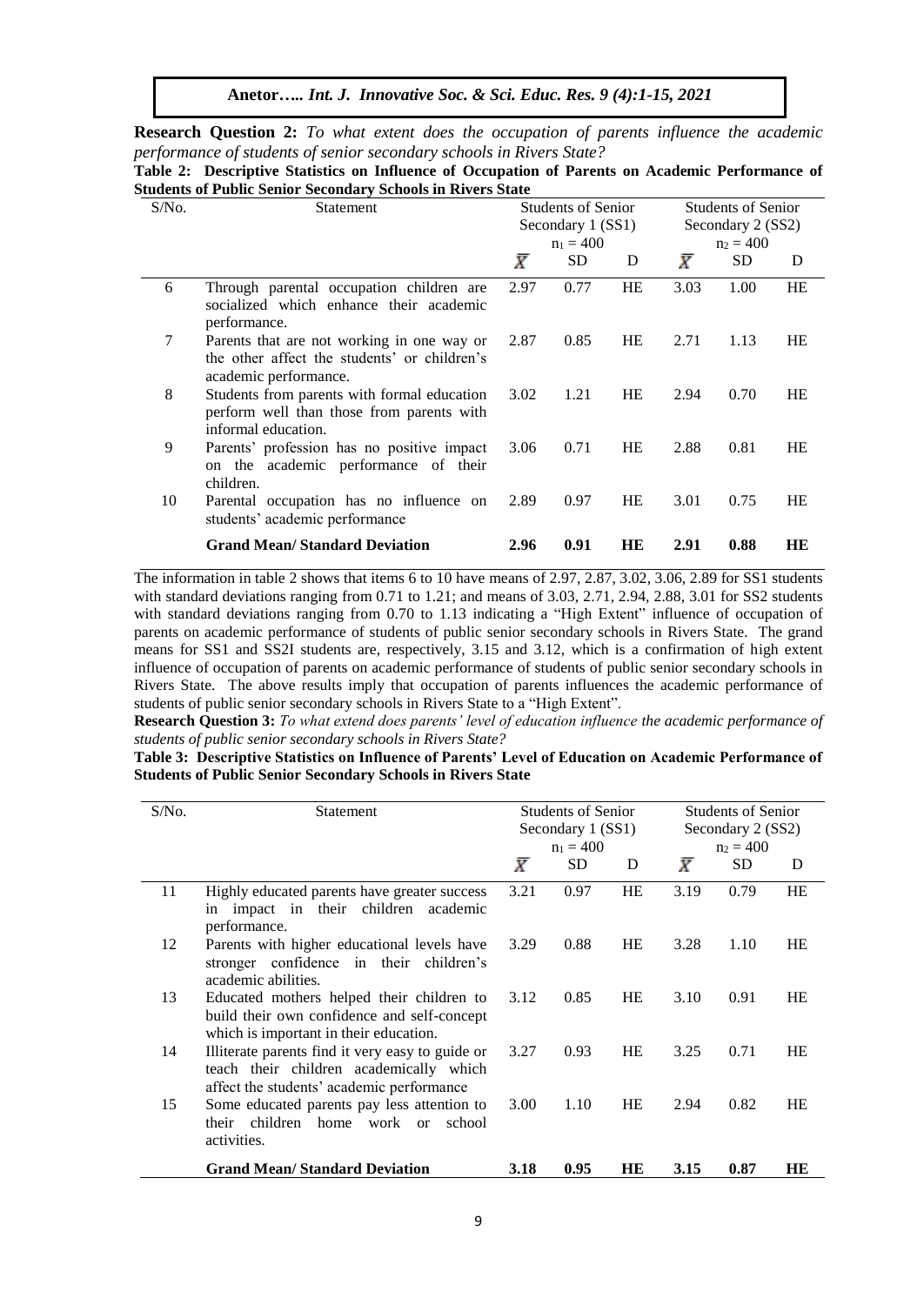Table 3 presents that items 11 to 15 have means of 3.21, 3.29, 3.12, 3.27, 3.00 for SS1 students with standard deviations ranging from 0.85 to 1.10; and means of 3.19, 3.28, 3.10, 3.25, 2.94 for SS2 students with standard deviations ranging from 0.71 to 1.10 which indicate "High Extent" influence of parents' level of education on academic performance of students of public senior secondary schools in Rivers State. Also, the grand means for SS1 and SS2 students are 3.18 and 3.15 respectively, further confirming a "High Extent" influence of parents' level of education on academic performance of students of public senior secondary schools in Rivers State. Thus, it is found that parents' level of education influences the academic performance of students of public senior secondary schools in Rivers State to a "High Extent".

## **Test of Hypotheses**

In this section the Statistical Package for Social Sciences (SPSS) Version 23 was used for the test of hypotheses. The t-test (rather than the z-test) statistic was employed in the analysis despite the large sample size. This was so for three major reasons: 1. When the sample is sufficiently large, the tvalue and the z-value coincide. 2. The SPSS does not contain the z-test as both z-test and t-test are treated as the same for sufficiently large samples. 3. Very importantly, the t-value is computed when the population mean and standard deviation are not known, but for z-value computation, the population mean and standard deviation must be known.

The symbols used here were as specified below:

- F = Ratio of homogeneity between group variance to within group variance (Levene's Test for Equality of Variances)
- $t =$  Value of t-statistic obtained from the SPSS analysis
- $df = \text{Degrees of freedom}$
- p-value = Sig. (2-tailed) obtained from the SPSS analysis to be compared with the α-value

 $\alpha$ -value = Level of significance (0.050) fixed by Rivers State University

**Hypothesis 1:** There is no significant difference in the mean rating of SS1 and SS2 students on the extent of influence of the income level of parents on academic performance of students of public senior secondary schools in Rivers State.

**Table 4: t-test Analysis of the Extent Income Level of Parents Influences the Academic Performance of Students of Public Senior Secondary School in Rivers State**

|                           |        | Sig. |          |         | p-value | $\alpha$ -value | Decision |
|---------------------------|--------|------|----------|---------|---------|-----------------|----------|
| Equal variances assumed   | 70.709 | .110 | $-2.577$ | 798     |         | 050             | Ho       |
| Equal<br>variances<br>not |        |      | $-2.577$ | 728.206 | .072    | .050            | Not      |
| assumed                   |        |      |          |         |         |                 | Rejected |

Table 4 presents that equal variances assumed has  $t = -2.577$ , df = 798, and 2-tailed  $p = 0.072$ . This implies that the null hypothesis that "there is no significant difference in the mean rating of SS1 and SS2 students on the extent of influence of income level of parents on academic performance of students of public senior secondary schools in Rivers State" is not rejected as  $t(798) = -2.577$ , 2tailed  $p = 0.072 > \alpha = 0.05$ . Thus, SSI and SSII students of public senior secondary schools in Rivers State are in accordance that parents' income level influences, to a high extent, the academic performance of students of public senior secondary schools in Rivers State.

**Hypothesis 2:** There is no significant difference in the mean rating of SS1 and SS2 students on the extent of influence of occupation of parents on academic performance of students of public senior secondary schools in Rivers State.

| Table 5: |  |  | t-test Analysis of the Extent Occupation of Parents Influences the Academic |  |  |  |
|----------|--|--|-----------------------------------------------------------------------------|--|--|--|
|          |  |  | Performance of Students of Public Senior Secondary School in Rivers State   |  |  |  |

|                                | F      | Sig. |       | Df      | p-value | $\alpha$ -value | Decision                  |
|--------------------------------|--------|------|-------|---------|---------|-----------------|---------------------------|
| Equal<br>variances<br>assumed  | 67.311 | .258 | 7.038 | 798     | .071    | .050            | $\rm H_0$<br>Not Rejected |
| Equal variances<br>not assumed |        |      | 7.038 | 675.913 | .071    | .050            |                           |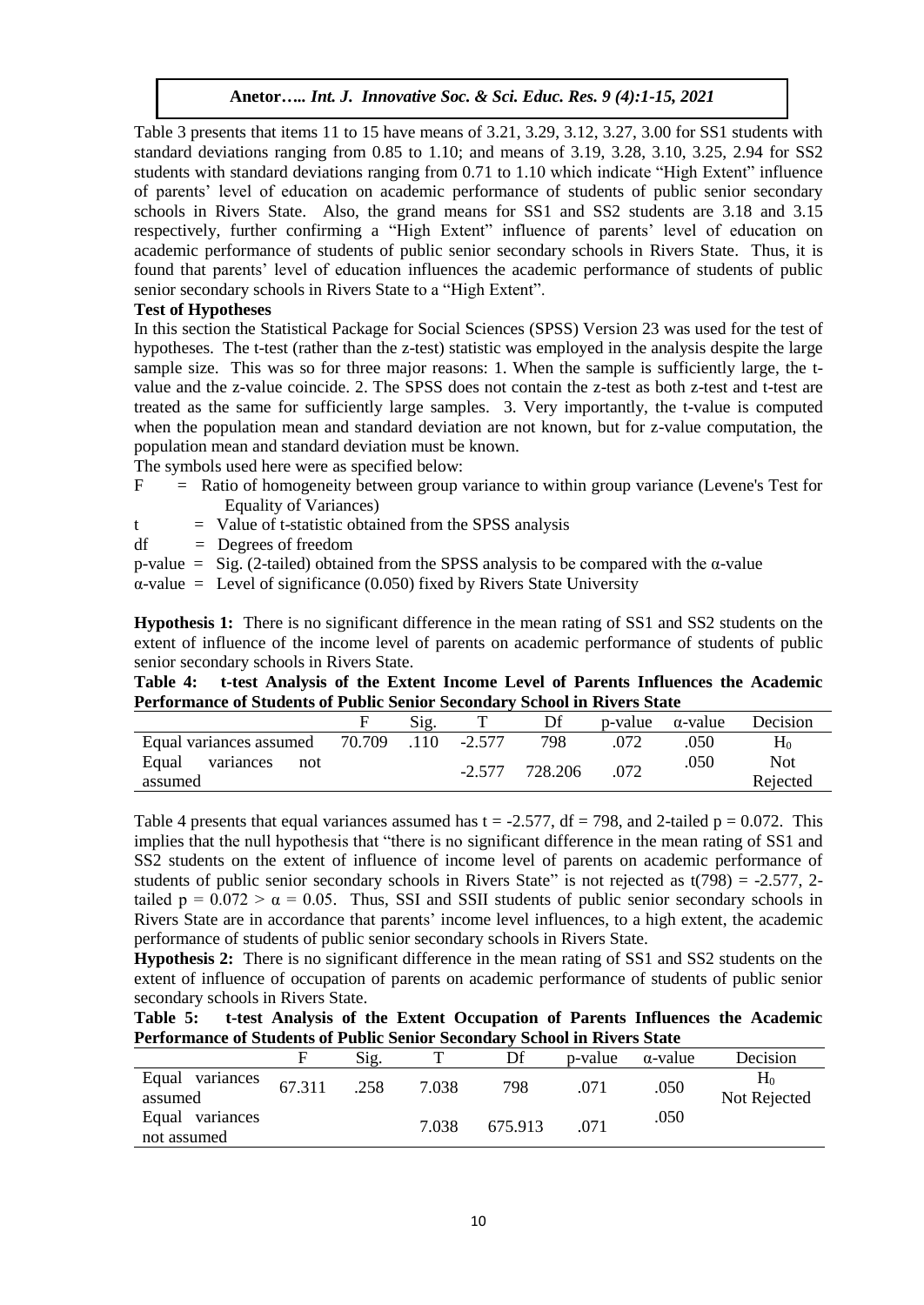The information in table 5 shows that equal variances assumed has  $t = 7.038$ ,  $df = 798$ , and 2-tailed  $p = 0.71$ . Thus, the null hypothesis that "there is no significant difference in the mean rating of SS1 and SS2 students on the extent of influence of occupation of parents on academic performance of students of public senior secondary schools in Rivers State" is not rejected as  $t(798) = 7.038$ , 2tailed  $p = 0.71 > \alpha = 0.05$ . This implies that SSI and SSII students of public senior secondary schools in Rivers State are in a consensus that parent' occupation influences, to a high extent, the academic performance of students of public senior secondary schools in Rivers State.

**Hypothesis 3:** There is no significant difference in the mean rating of SS1 and SS2 students on the extent of influence of parents' level of education on academic performance of students of public senior secondary schools in Rivers State.

| Table 6: t-test Analysis of the Extent Parents' Level of Education Influences the Academic |  |  |  |
|--------------------------------------------------------------------------------------------|--|--|--|
| <b>Performance of Students of Public Senior Secondary School in Rivers State</b>           |  |  |  |

|                                | F     | $\mathrm{Sig.}$ | ௱     | df      | p-value | $\alpha$ -value | Decision                  |
|--------------------------------|-------|-----------------|-------|---------|---------|-----------------|---------------------------|
| Equal<br>variances<br>assumed  | 7.858 | .286            | 3.194 | 798     | 124     | .050            | $\rm H_0$<br>Not Rejected |
| Equal variances<br>not assumed |       |                 | 3.194 | 783.467 | 124     | .050            |                           |

Table 6 presents that equal variances assumed has  $t = 3.194$ ,  $df = 798$ , and 2-tailed  $p = 0.124$ . Therefore, the null hypothesis that "there is no significant difference in the mean rating of SS1 and SS2 students on the extent of influence of parents' level of education on academic performance of students of public senior secondary schools in Rivers State" is not rejected as  $t(798) = 3.194$ , 2tailed  $p = 0.124 > \alpha = 0.05$ . Thus, SSI and SSII students of public senior secondary schools in Rivers State are in accordance that parents' level of education influences, to a high extent, the academic performance of students of public senior secondary schools in Rivers State.

#### **DISCUSSION OF FINDINGS**

## **Extent Income Level of Parents Influence the Academic Performance of Students of Public Senior Secondary Schools in Rivers State**

The finding of the study in research question one revealed that the respondents accepted the point that some parents determined their children career because of their financial status in the society. The study still showed that the responsiveness agreed on the view that parental income is a driving factor that compels some students to choose a career. It was also observed from the analysis that the respondents accepted the fact that children from high income homes or family are inspired to study professional courses. This finding is in collaboration with Winner (2016) who observed that children or students from well-to-do homes or family are gingered to take up professional courses hence their parents are ready to provide the needed educational materials. The analysis still indicated that the respondents accepted the fact that some students doing professional courses are sometimes drop out because of lack of sponsor.

## **Extent Occupation of Parents influence the Academic Performance of Students of Senior Secondary Schools in Rivers State**

In research question four, the findings of this study still revealed that the respondents accepted the view that through parental occupation, children are socialized which enhance their academic performance. This study is in the same view with (Rana, 2015) who agreed on the point that parents that are not working in one way or the other affect the students' or children's academic performance. It was also noticed from the analysis that the respondents accepted the fact that students from parents with formal education perform well than those from parents with informal education. However, the study showed that the respondents rejected the points that parents, profession has no positive impact on the academic performance of their children and that parental occupation has positive influence on the students' academic performance.

## **Extent Parents' Level of Education Influence the Academic Performance of Students of Public Senior Secondary Schools in Rivers State**

In research question five, the findings indicated that the respondents found that highly educated parents have greater success in impact in their children academic performance. The respondents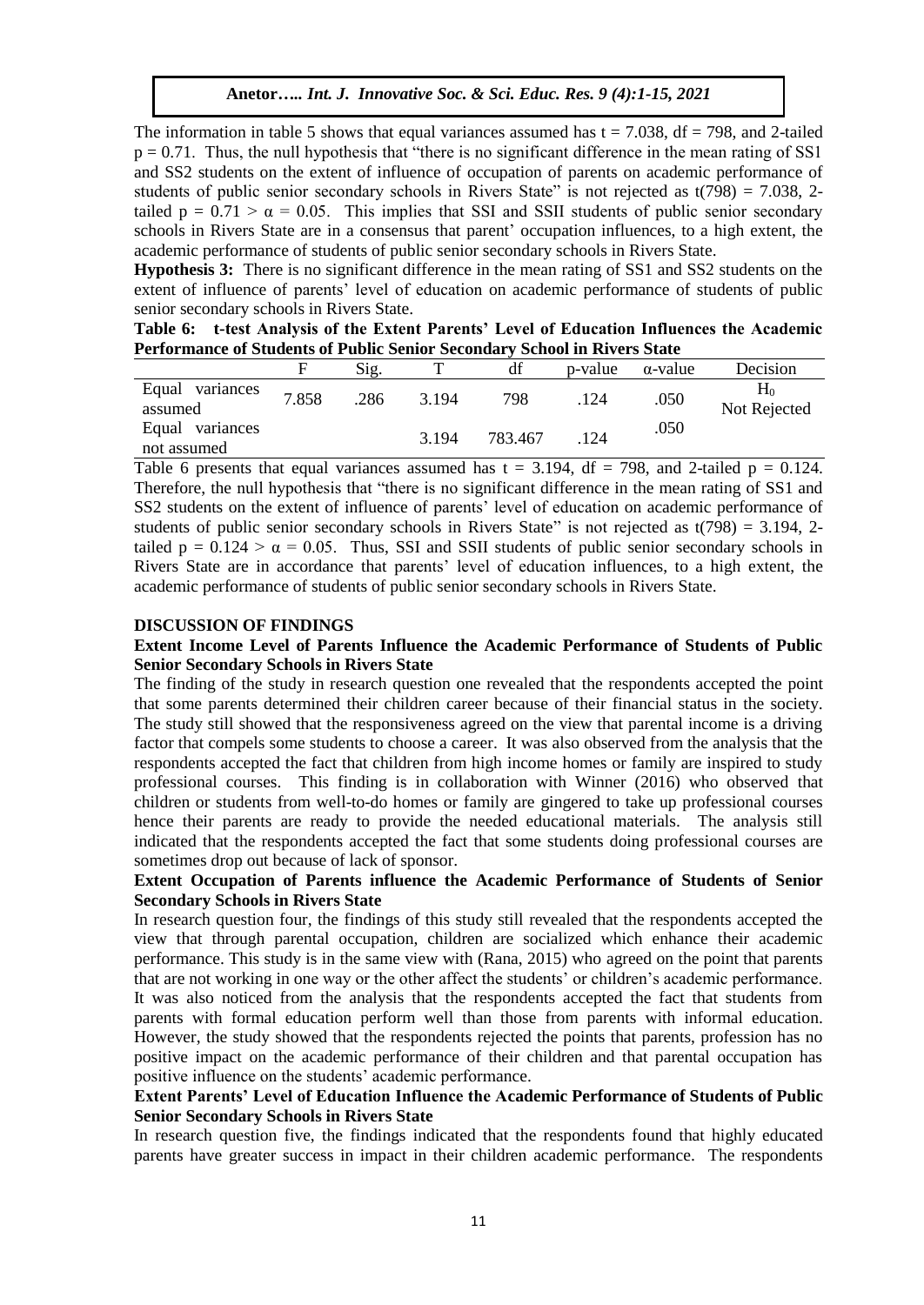also agreed on the point that parents with higher educational levels have stronger confidence in their children's academic abilities. This finding is in collaboration with (Asuka, 2019), who observed that educated mothers helped their children to build their own confidence and self-concept which is important in the education. However, the study showed that the respondents rejected the point that illiterate parents find it very easy to guide or teach their children academically which affect the students' academic performance. The respondents still agreed on the view that some educated parents pay less attention to their children homework or school activities because of their schedule.

#### **CONCLUSION**

The influence of parents' socio-economic status on the academic performance of senior secondary school students cannot be over emphasized. Based on the analysis, the study concludes that: family characteristics are major source of disparity in students' outcomes. And that, children, whose parents are rich, have certain needs, physical, and sociological, which when met contributed positively to their academic performance. The study still deduced that parental income level. Parental interest, family size, parental occupation and parental level of education influence the academic performance of senior secondary school students in Rivers State.

### **RECOMMENDATIONS**

Based on the findings of the study, the following recommendations are hereby put forward to ensure that this study achieve its objectives.

- 1. Government, multinational companies and public spirited individuals should be able to identity and support intelligent indigent students from how-income parents with a view to boosting their academic performance.
- 2. Parents should try as much as possible not sacrifice the academic well being of their children on the altar of their jobs or occupation.
- **3.** Parents should try to improve as much as possible in their level of education because it has significance influence on their children's academic performance in senior secondary schools.

#### **REFERENCES**

- Adams, R. (2016). "Class and schools using social economic and educational reforms to close the white and black achievement gap", *Economic Policy Institute*, USA.
- Annie, R., Ward, M., Horward, C. & Mildred, G. (2016). "Family background, ability and students' achievement in Rural China- Identifying the effects of unobservable ability using feminine-generated instruments", *http.//repository.upenn.edu/gansu papers/26*
- Asuka, I. E. (2019). *Foundation of guidance and counseling for colleges and universities*. Enugu: Academic. Publishing Co.
- Bawa, U. M. (2010). Factors that Affect Choice of course in Nigerian Universities, *Bulletin of the Association of African Universities* 17 (1), 24 - 29.
- Bernistuero, M. H. (2018) *Exploring career decision making programme*. Bloomington: Mcknight Publishing Co.
- Bernstein, W. & Robert, J. (2018). "Counseling for quality assurance in education", A keynote address delivered on the occasion of 26th Annual Conference of CASSON, University of Benin, Benin City, August, 2002.
- Brown, P., Susser, L., William, D. & Deborah, J. (2018). "Academic interactions among classroom peers: across country comparison using TIMSS", *Applied Economics*, 39 (12), 1531-1544.
- Bull, M. (2018). School Occupation, Culture and family; The Impact of parental Schooling of a parent child Relationship. *Journal of Educational Psychology* 74 (6), 16.
- Burman, M. C. (2017). *The home environment and the school*, London University Press.
- Chelled, Y. (2018). "The effects of poverty on academic performance", *Journal of Educational Research and Review*. 6 (7), 522-527.
- Crosnoe, B. N., Johnson, F. & Elder. (2014). Success and failure in secondary school. *Journal of Science Teachers Association of Nigeria*. 16(3), 25.
- Doob, N. & Christopher, B. (2013). Factors underlying Occupational preference; *West African Journal of Education* 8 (3) 9.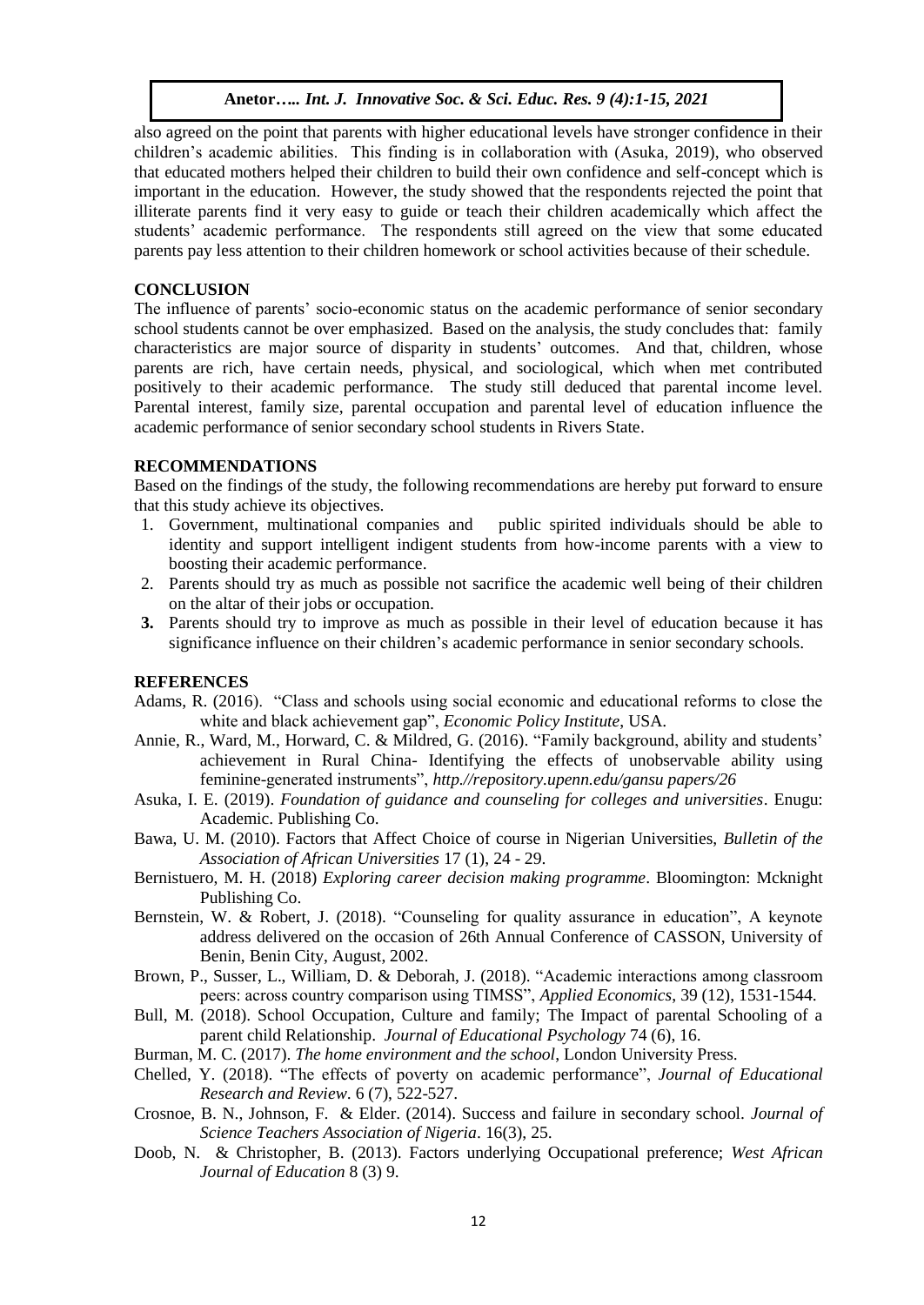- Dubey, A. O. (2011). *School and Society*. Enugu: Nigeria. Mgei Dimension Publishing Co. Ltd.
- Epstein, O. (2012). Educational and occupational prestige in Nigerian Secondary School Students, *West African Journal of Education*. 17 (3), 5-10
- Finkeihor, G. O., Twiner, R. & Ormrod, M. (2019). *Principles and practice of education*, Nigeria Longman.
- Fletcher, G., Walls, D. & Look, O. (2018). "Effects of school-based quality factors on secondary school students' achievement in English Language in South-Wests and North-Central, Nigeria", *Journal of Emerging Trends in Educational Research and Policy Studies (JETERAPS).* 2 (2), 93-99.
- Garcia, G. & Gracia, T. (2019). "Parents academic involvement as related to school behaviour achievement and aspiration: Demographic variations across adolescence", *Child Development* 75 (5), 1491-1509.
- Gratz, A. (2016). "Students and teachers' perception of the causes of poor academic performance in Ogun State secondary schools, Nigeria: Implications for Counselling for National Development", *European Journal of Social Sciences*. 13(2), 229-249.
- Homby, B. (2010). "Counseling for quality assurance in education", *A keynote address delivered on the occasion of 26th Annual Conference of CASSON*, University of Benin, Benin City, August, 2002.
- Ibe, C. S. (2013). "Collapse of family values in Nigeria: Social Studies Education to the Rescue", *International Journal of Special and General Education* 3: 185-190.
- Jane, C. & Brooks, N. (2012). "Relative effects of problem-solving and discussion methods on secondary school students' academic performance in social studies", Unpublished Ph. D Thesis, Ado-Ekiti, Ekiti State University.
- Jenks, A. M. (2018). Impact of school subject on the choice of occupations and professions. *West African Journal of Education* 15 (1), 20.
- Johnn, B. (2014). "Impact of parents' socio-economic status on university students' academic performance", *Ife Journal of Educational Studies*, 7(1), 31-39.
- Obinna, U. (2010). "Etiological factors and effects of street working behaviour among Nigerian youth", *Journal of Social Problem, School of Arts and Social Science*, F.C.E. (special) Oyo, 2, 1.
- Ogulu, M. H. (2014). *Schooling in capitalist America: educational reforms and the conditions of economic life.* New York: Macmillan Press limited. DCI.
- Okeke, I. (2010). "Factors affecting students' quality of academic performance: A case of Secondary School level", *Journal of Quality and Technology Management* 7 (2),1-14.
- Omraka, B.M. (2013). "Predictive validity of the Junior Secondary School Certificate Examinations (JSSCE) for Senior Secondary School Certificate Examinations (SSCE) in Ekiti State", *Journal of Educational Focus*. 2(1), 142-147.
- Plomin, S., Ritchie, H. Bates, G. (2019). *Foundation of guidance and counseling for colleges and universities*, Enugu: Academic. Publishing Co.
- Rubin, R. (2017). Guidance and counseling for handling adolescent and youth, Ibadan: African Education Press.
- Thompson, S.A. (2011), "Deaf children: their right to education through sign language", *Journal of International, Journal of Special and General Education.* 3,103-107.
- Weiten K. & Mclann, J. (2007). "Parental socio-economic background as a determinant of students' academic performance in selected public secondary schools in Calabar Municipal Local Government Area, Cross River State, Nigeria", *Journal of Education and Practice* 3 (16), 129-135.
- William, M. & Deborah, J. (2018). "The effects of parental socio-economic status on academic performance of students in selected schools in Edu Local Government of Kwara State", *International Journal of Academic Research in Business and Social Sciences*. 2 (7), 230- 239.
- Winner, E. (2016), "Effects of family structure and parenthood on academic performance of Nigerian university students", *Stud Home Comm Sci* 2(2), 121-124.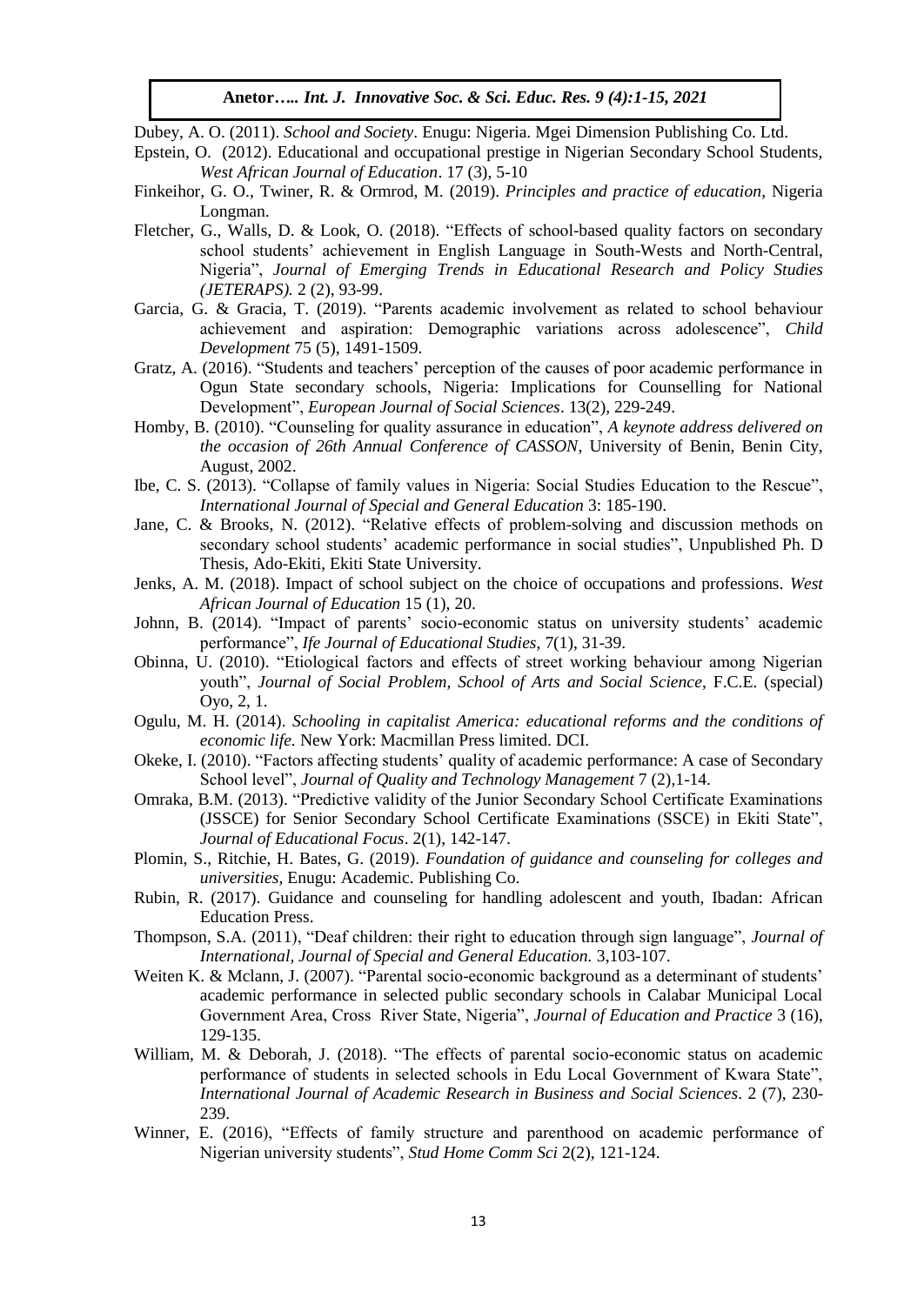- Grant, N. (2011), "Factors affecting students' quality of academic performance: A case of Secondary School level", *Journal of Quality and Technology Management* 7 (2), 1-14.
- Gratz, M. (2016), "Influence of age, financial status and gender on academic performance among undergraduates", *Journal of Psychology*, 1(2), 99-103.
- Gutman, R. V. & Schoon, B. (2013). Family environment and educational attainment in western Nigeria. *West Africa Journal of Education* 17(6), 24 - 30.
- Gutman, R. V. & Schoon, Z. (2013). Occupational choice and student value. *Journal of Educational Research* 15 (2), 9 -16.
- Hafiz, T. & Waqas. Y. (2013). "*Suggested ways of improving the performance of students in Biology.* Ado-Ekiti: Akolawole Printers.
- Hanghurst, N. (2012), "Primary education and national development in Nigeria", *International Journal of Special and General Education*, 3:155-165.
- Hannon, M. S. (2014). Job Aspirations of youth and the Education provisions in Lagos, *West African Journal of Education* 17 (1), 3 - 9.
- Harman, D. & Hanson, N. (2010). "The impact of changing technology: the case of e-learning", *International Journal of Contemporary Issues in Education Research.* 6(2),173-180.
- Heckman, P. C., Stixrud, C. & Urzua, M. (2016). *Understanding the child, a psychological perspective*. Onitsha: Cape International Ltd.
- Hornby, A. (2010). "Impact of parents' socio-economic status on university students' academic performance", *Ife Journal of Educational Studies*, 7(1), 31-39.
- Hughes, G. (2013). *Educational Psychology*. Port Harcourt: Macmillan Publishing Co.
- Mckay, M. R. (2016). *"Socio-economic determinants of academic performance of secondary school students in Nigeria".* University of Ilorin: An unpublished B. Ed project.
- Menaghan, S. & Parcel, G. (2011). "The dynamics of secondary education: A synthesis of studies in four states of the federation", Washington D.C : The World Bank.
- Mohaney, M. O., Eccles, W. & Larson, S. (2015). *Family, class and education,* Ondo, Joe publishers
- Mudssier, P. & Abubakar, B. (2015). "Correlates of marital adjustment among married persons in Delta State: Implication for Guidance and Counseling", Ph.D. Thesis, unpublished, Benin City, University of Benin.
- Muhammed, C. (2012)."*The impact of family structure on university students' academic performance*", Olabisi Onabamijo University, Ago-Iwoye.
- Obinna, N. A. (2010), "Students and teachers' perception of the causes of poor academic performance in Ogun State secondary schools, Nigeria: Implications for Counselling for National Development", *European Journal of Social Sciences*. 13(2), 229-249.
- Ofoegbu, A. (2016). Educational and occupational prestige in Nigerian Secondary School Students, *West African Journal of Education*. 17 (3), 5-11
- Ofoegbu, A. (2010). Theories of job satisfaction and job performance, an overview and critique (focus on the teaching profession) Lagos: Longman Publishers
- Ogbu, A. (2011). "Effects of family structure and parenthood on academic performance of Nigerian university students", *Stud Home Comm Sci* 2(2), 121-124.
- Ogulu, R. D. (2014). *The sociology of education and introduction.* U.S.A, Harper and Row Publisher
- Ojo, R. (2015). "Class and schools using social economic and educational reforms to close the white and black achievement gap", *Economic Policy Institute*, USA.
- Okedije, T. (2013), "The influence of social and economic disadvantage on students' academic performance in senior secondary schools physics", *International Journal of Educational Research and Technology*. 3 (2), 3-10.
- Okeke, N. W. (2010). *Schools scholars and society.* New York: Harsey Books Ltd.
- Okeke, N. W. (2012). *History of education in Nigeria.* London: George Allen and Unwin Press.
- Omraka, C. O. (2011). *Aspects of education change*, New York: Wiley Press.
- Stich , M. & McDonald, O. (2010). "Effects of school-based quality factors on secondary school students' achievement in English Language in South-Wests and North-Central, Nigeria",